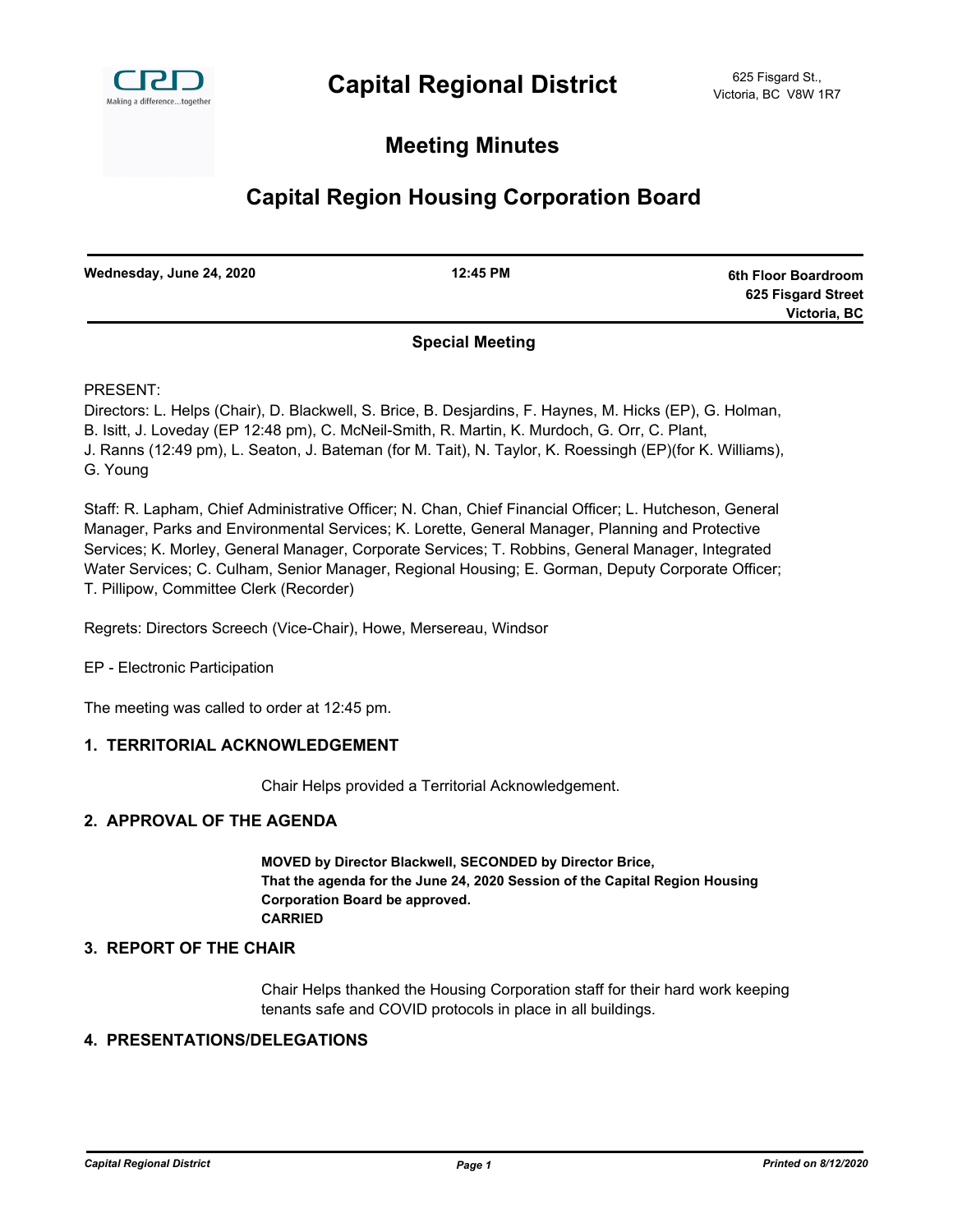#### **4.1. Presentations**

There were no Presentations.

#### **4.2. Delegations**

There were no Delegations.

#### **5. SPECIAL MEETING MATTERS**

**5.1.** [20-356](http://crd.ca.legistar.com/gateway.aspx?m=l&id=/matter.aspx?key=6490) 2020 West Park Building Operating Budget and Capital Region Housing Corporation Major Capital Plan Amendment

K Lorette spoke to Item 5.1.

Discussion ensued on the following:

- change to completion date
- advising the federal government of the schedule change

**MOVED by Director Plant, SECONDED by Director Desjardins, That the 2020 Building Operating Budget for West Park and the Capital Region Housing Corporation Major Capital Plan Amendment be approved. CARRIED**

### **6. MOTION TO CLOSE THE MEETING**

**6.1.** [20-367](http://crd.ca.legistar.com/gateway.aspx?m=l&id=/matter.aspx?key=6501) Motion to Close the Meeting

**MOVED by Director Plant, SECONDED by Director Brice, That the meeting be closed for Land Acquisition in accordance with Section 90(1) (e) of the Community Charter. CARRIED**

**MOVED by Director Plant, SECONDED by Director Brice, That such disclosures could reasonably be expected to harm the interests of the Regional District. CARRIED**

#### 7. RISE AND REPORT

The meeting rose from closed session at 1:00 pm without report.

#### **8. ADJOURNMENT**

**MOVED by Director Plant, SECONDED by Director Desjardins, That the June 24, 2020 Capital Region Housing Corporation Board meeting be adjourned at 1:00 pm. CARRIED**